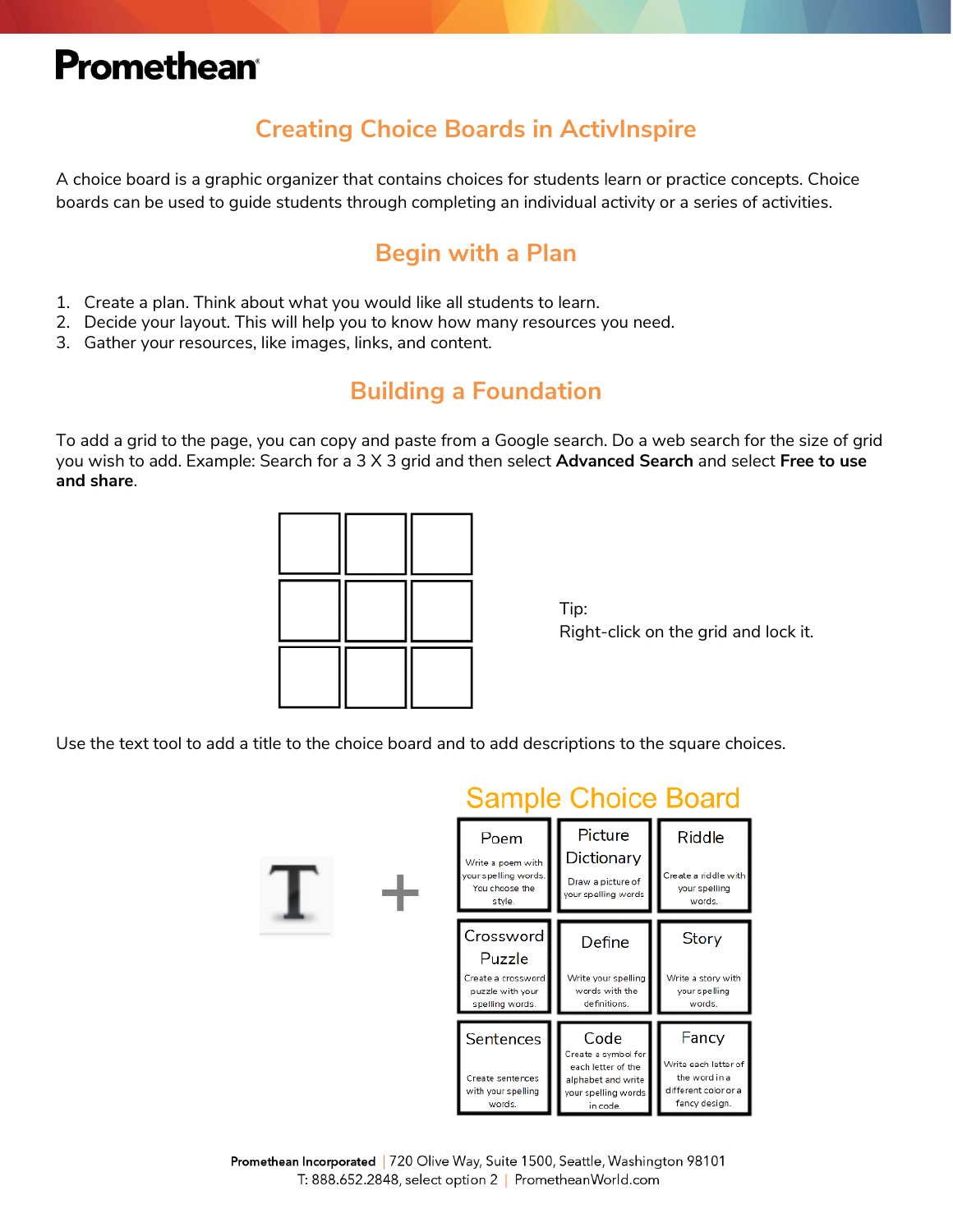## Promethean®

### **Adding Links**

Adding links allows you to direct students to approved programs or content.

Add media using the **Insert Media From File** icon from your toolbox, or go to **Insert** and select **Media**.



**Insert Media From File icon**



You will be prompted to locate and select the file from your device. Tap **Open**.

|                                                                                                                                            | $\rightarrow$ $\sim$ $\uparrow$ $\uparrow$ $\rightarrow$ This PC $\rightarrow$ Desktop | Search Desktop<br>$\cup$ $\cup$ |     | ρ         |
|--------------------------------------------------------------------------------------------------------------------------------------------|----------------------------------------------------------------------------------------|---------------------------------|-----|-----------|
| New folder<br>Organize *                                                                                                                   |                                                                                        |                                 | 注・口 | $\bullet$ |
| <b>Gia Conclaime</b><br>This PC<br>3D Objects<br><b>Desktop</b><br><b>B</b> Documents<br><b>E.</b> Downloads<br>A Music<br><b>Pictures</b> | ц.,<br><b>Brazil flag</b><br>Brazil map<br>ClassFlow Desktop                           |                                 |     |           |
| <b>B</b> Videos<br>$\blacksquare$ OS (C)                                                                                                   |                                                                                        |                                 |     |           |

You may then manipulate it like any other object.

To add a website link to your flipchart, go to **Insert** and select **Link**. Choose from File, Website, or Embedded HTML.

Select **Website** to input a URL.

| Insert Website |                                                   |              |
|----------------|---------------------------------------------------|--------------|
|                |                                                   |              |
|                |                                                   |              |
|                |                                                   |              |
|                |                                                   |              |
|                |                                                   | <b>STATE</b> |
|                | ок                                                | Cancel       |
|                | Enter a website to link to, e.g. 'www.google.com' |              |

Decide how you would like the link to appear.